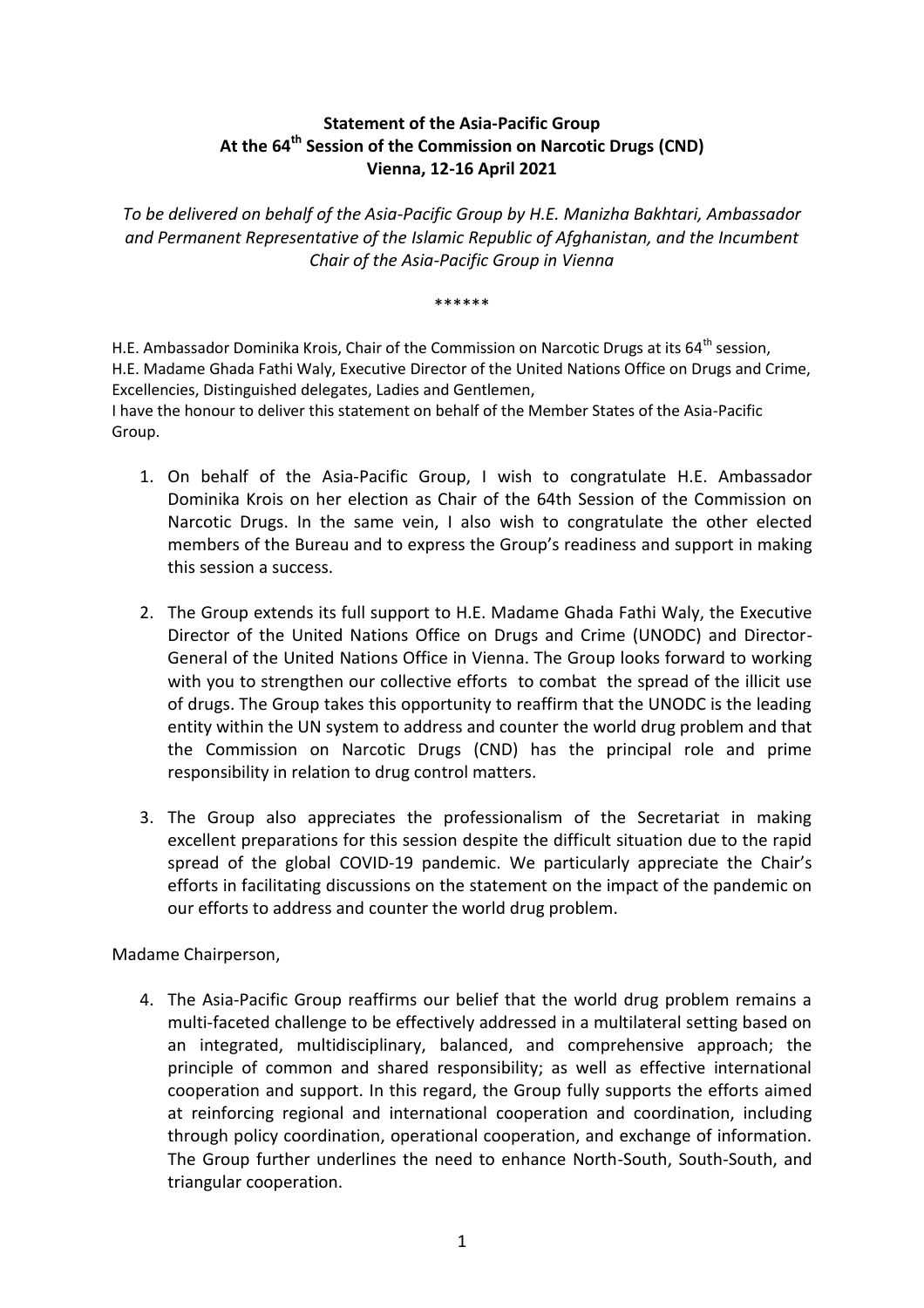- 5. At the same time, the Group recognizes the tireless efforts undertaken by our national authorities in various relevant fields, including law enforcement, criminal justice, health, and education, with an aim to achieving a society free of drug abuse. In this regard, the Group emphasizes the importance of the increasing provision of technical assistance and capacity-building to those national authorities where necessary.
- 6. The Group expresses its firm commitment to ensuring that all the efforts to address and counter the world drug problem through demand reduction and related measures, supply reduction, and related measures, and international cooperation be undertaken with strong conformity with the purposes and principles of the Charter of the United Nations, international law and the Universal Declaration of Human Rights, with full respect for the sovereignty and territorial integrity of States, the principle of non-intervention in the internal affairs of States, fundamental freedoms, the inherent dignity of all individuals and the principles of equal rights and mutual respect among States.
- 7. The Group also reiterates that efforts to effectively address and counter the world drug problems and to achieve the Sustainable Development Goals are complementary and mutually reinforcing.

Madame Chairperson,

- 8. The Group reaffirms that the Single Convention on Narcotic Drugs of 1961 as amended by the 1972 Protocol, the Convention on Psychotropic Substances of 1971, and the United Nations Convention against Illicit Traffic in Narcotic Drugs and Psychotropic Substances of 1988 constitute the cornerstone of the international drug control system. The Group underscores the critical importance of complying with these conventions.
- 9. Furthermore, the Group underlines the complementary and mutually reinforcing nature of the 2009 Political Declaration and Plan of Action, the 2014 Joint Ministerial Statement, the Outcome Document of the 2016 United Nations General Assembly Special Session on the World Drug Problem and the 2019 Ministerial Declaration.

Madame Chairperson,

- 10. The Group fully supports all efforts aimed at reinforcing regional and international cooperation and coordination to effectively counter illicit cultivation, production, manufacturing, and trafficking in drugs, addressing supply, demand as well as trafficking in and diversion of scheduled precursor chemicals.
- 11. The Group underscores the importance of continuing and further strengthening regional, intra-regional, inter-regional and international cooperation, in the context of illicit drugs, including through policy coordination, operational collaboration, and exchange of information where appropriate.